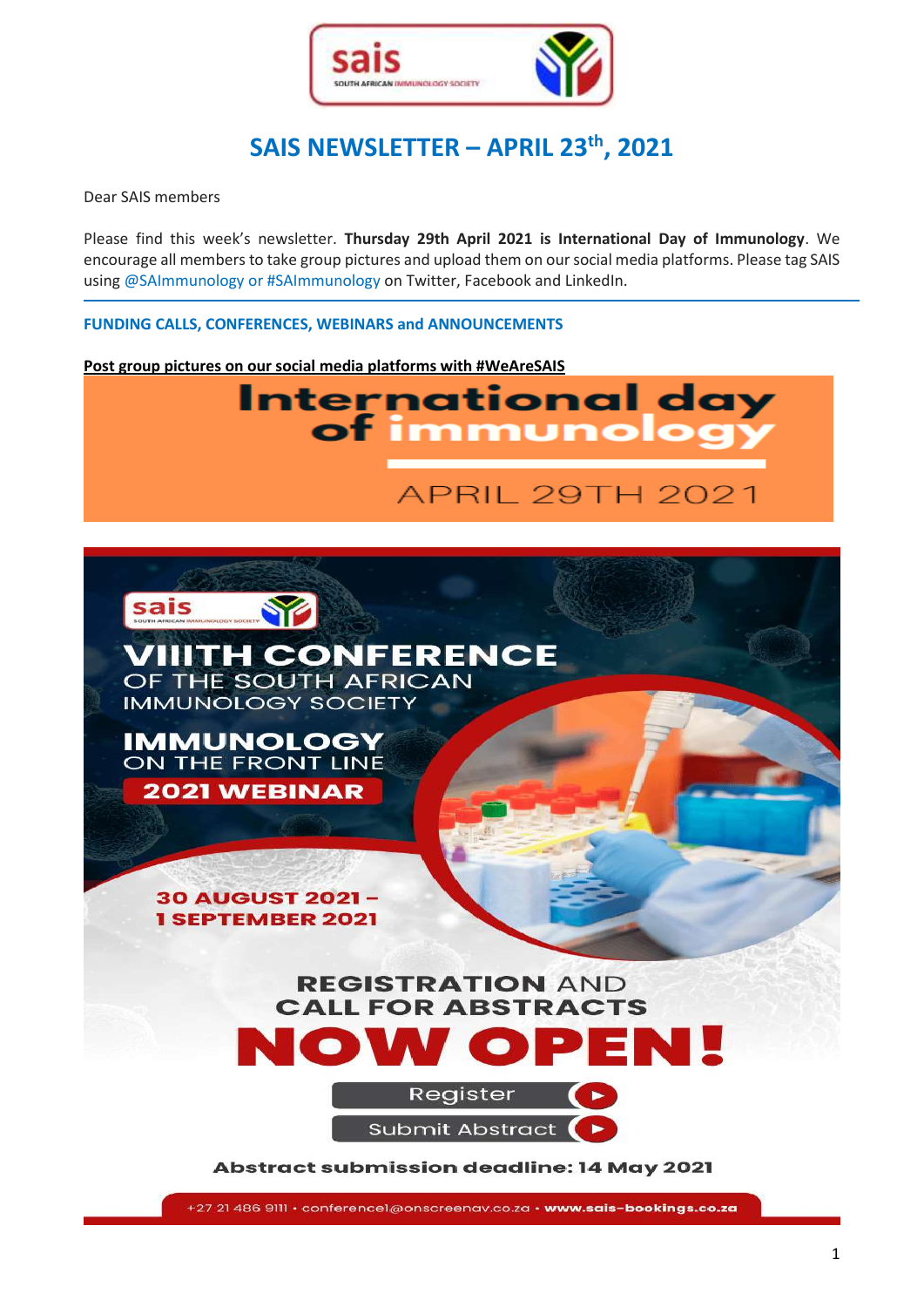

## **Live Webinar: Claudia Mauri "Regulatory B cells and gut-microbiota: an intricate acting balance in autoimmunity" - Monday 10th May 2021**

Regulatory B cells (Bregs) are immunosuppressive cells that contribute to the maintenance of immunological tolerance. Bregs suppress a variety of immune pathologies including autoimmune diseases through the production of interleukin (IL)-10, IL-35, and transforming growth factor-beta 1 (TGFb1). Bregs inhibit the expansion of pathogenic T cells and other pro-inflammatory lymphocytes and promote regulatory T cell (Treg) differentiation. The question of whether inflammatory signals produced in response to the microbiota control Breg development alone or whether microbial factors also play a direct role remains unanswered. Prof Claudia Mauri will discuss how butyrate supplementation suppresses arthritis in a Breg-dependent manner by increasing the level of the serotonin-derived metabolite 5-Hydroxyindole-3-acetic acid (5-HIAA), which activates the aryl-hydrocarbon receptor (AhR), a newly discovered transcriptional marker for Breg function. For more information and registration please visit: <https://iuis.org/webinars/>

# **African Advanced Vaccinology Course – Will be held on 13 – 22th September 2021 @ Glenburn Lorge, Mulddersdrift, Johannesburg.**

The African Leadership in Vaccinology Expert (ALIVE) Consortium, under the guidance of Professor Helen Rees and Professor Shabir Madhi, invite you to apply to attend the African Vaccinology Course, Afro-Advac-2021. For more details and application on [www.wits-alive.co.za.](http://www.wits-alive.co.za/) Applications close on 15th May 2021.

# **Cancer Neoantigens, Vaccines and Viruses - Keystone Symposia will be held on 27 June 2021, Fairmont Hotel Vancouver**

<https://www.nature.com/naturecareers/events/event/keystone-symposia-94992>

#### **PUBLICATIONS and INTERESTING READS:**

**When can kids get the COVID-19 vaccine? A paediatrician answers 5 questions parents are asking** [https://theconversation.com/when-can-kids-get-the-covid-19-vaccine-a-pediatrician-answers-5](https://theconversation.com/when-can-kids-get-the-covid-19-vaccine-a-pediatrician-answers-5-questions-parents-are-asking-157512) [questions-parents-are-asking-157512](https://theconversation.com/when-can-kids-get-the-covid-19-vaccine-a-pediatrician-answers-5-questions-parents-are-asking-157512)

**Africa's vaccines revolution must have research at its core** <https://www.nature.com/articles/d41586-021-01038-3>

**Thrombosis and Thrombocytopenia after ChAdOx1 nCoV-19 Vaccination** <https://www.nejm.org/doi/full/10.1056/NEJMoa2104882>

**IVIG Safe and Effective to Treat Moderate Pneumonia in COVID-19 Patients** [https://www.practiceupdate.com/content/ivig-safe-and-effective-to-treat-moderate-pneumonia-in](https://www.practiceupdate.com/content/ivig-safe-and-effective-to-treat-moderate-pneumonia-in-covid-19-patients/116412)[covid-19-patients/116412](https://www.practiceupdate.com/content/ivig-safe-and-effective-to-treat-moderate-pneumonia-in-covid-19-patients/116412)

**Vaccines alone will not stop Covid spreading - here's why** [https://www.bbc.co.uk/news/resources/idt-40ac92b1-1750-4e86-9936-](https://www.bbc.co.uk/news/resources/idt-40ac92b1-1750-4e86-9936-2cda6b0acb3f?utm_source=Nature+Briefing&utm_campaign=a53a8f52c7-briefing-dy-20210414&utm_medium=email&utm_term=0_c9dfd39373-a53a8f52c7-44620873) [2cda6b0acb3f?utm\\_source=Nature+Briefing&utm\\_campaign=a53a8f52c7-briefing-dy-](https://www.bbc.co.uk/news/resources/idt-40ac92b1-1750-4e86-9936-2cda6b0acb3f?utm_source=Nature+Briefing&utm_campaign=a53a8f52c7-briefing-dy-20210414&utm_medium=email&utm_term=0_c9dfd39373-a53a8f52c7-44620873)[20210414&utm\\_medium=email&utm\\_term=0\\_c9dfd39373-a53a8f52c7-44620873](https://www.bbc.co.uk/news/resources/idt-40ac92b1-1750-4e86-9936-2cda6b0acb3f?utm_source=Nature+Briefing&utm_campaign=a53a8f52c7-briefing-dy-20210414&utm_medium=email&utm_term=0_c9dfd39373-a53a8f52c7-44620873)

**Chronic viral infections can have lasting effects on human immunity, similar to ageing <https://www.sciencedaily.com/releases/2021/03/210329153322.htm>**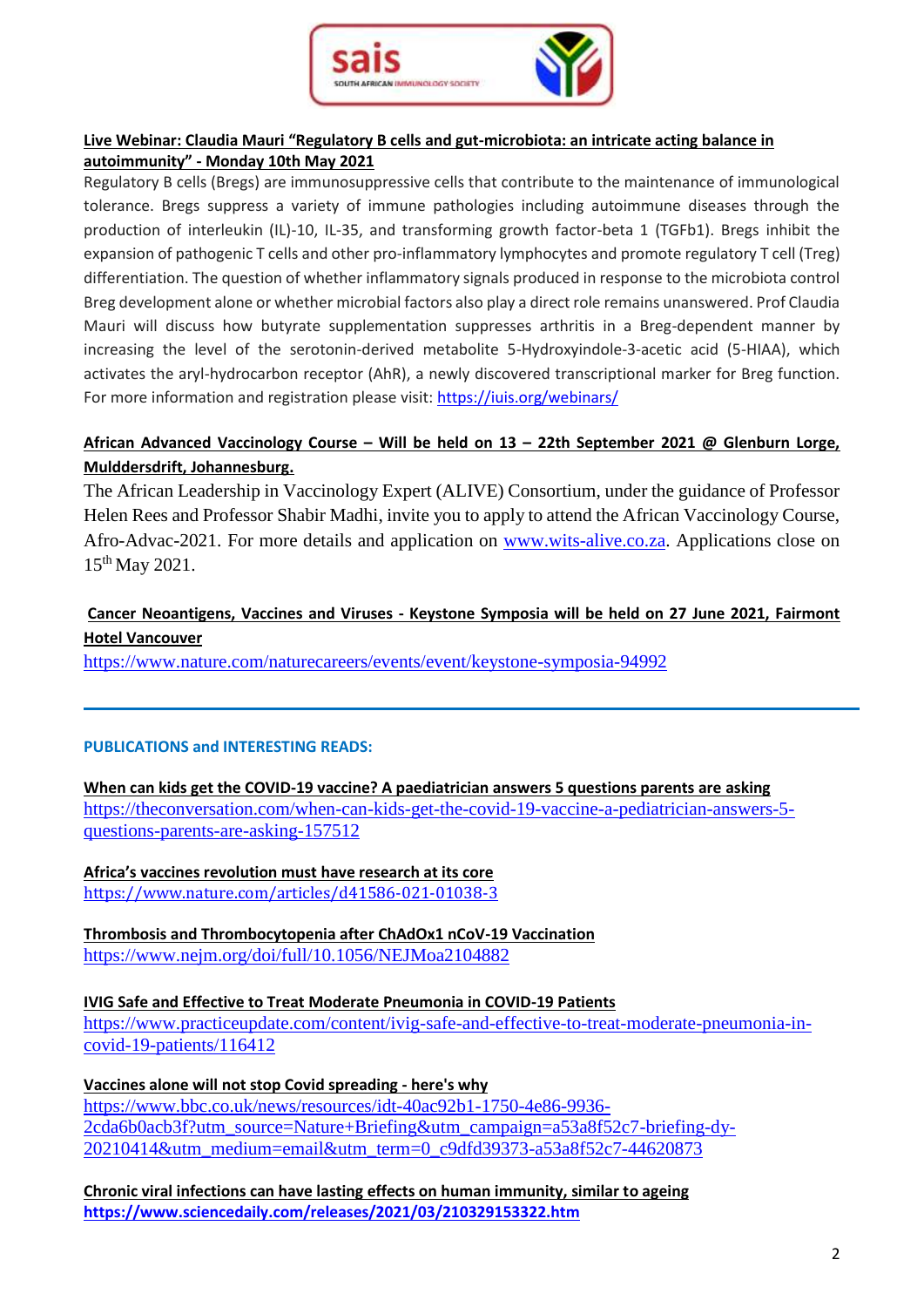

**HIV vaccine candidate's mysteries unlocked 20 years later <https://www.sciencedaily.com/releases/2021/03/210325150105.htm>**

#### **FUNDING CALLS**

#### **NRF Postgraduate Student Funding for the 2022 Academic Year**

Students must first identify the university where they will be registered for their postgraduate degree before applying to the NRF. Applications for funding in 2022 must be submitted to the university where students intend to register, through the NRF Online Submission System by accessing the link: https://nrfsubmission.nrf.ac.za/. **Universities will set their own internal cut-off dates for applications** and applicants must abide by those dates.

#### **NHLS Research Trust – Pathology Research Award – April call**

The call is now open for applications for the NHLSRT Pathology Research awards, with a **closing date of 30th April 2021**. This is an award open to more senior researchers in the departments of Pathology associated with South African Medical Schools. New guidelines and the proposal template are available on the website: https://anatomicalpathology.health.wits.ac.za/Grant.

#### **JOBS and POSITIONS**

### **Post-doc position - COVID-19 vaccine response in immunocompromised patients - Center for Vaccinology/ Department of Pathology and Immunology, University of Geneva.**

To strengthen its team, the Center for Vaccinology/ Department of Pathology and Immunology is looking for a dynamic and full-time Post-doctoral fellow in the laboratory of Prof. A. Didierlaurent who has a solid track record in vaccine mechanism of action and clinical research [\(https://bit.ly/3ehyUk3](https://bit.ly/3ehyUk3) ). The lab is located at the University Medical Center in the Center for Vaccinology led by Pr. Claire-Anne Siegrist. For any further information, please contact Arnaud.Didierlaurent@unige.ch. Should you correspond to the above profile, we will be happy to receive your complete application file as soon as possible (motivation letter, CV with picture and list of publications, diplomas and references). **Application deadline: 30th May 2021.**

## **Post-doc position - T cell responses to infection and vaccination - Center for Vaccinology/ Department of Pathology and Immunology, University of Geneva.**

To strengthen its team, the Center for Vaccinology/ Department of Pathology and Immunology is looking for a dynamic and full-time Post-doctoral fellow in the laboratory of Claire-Anne Siegrist, under the supervision of Dr Christiane Eberhardt, a physician-scientist with extensive experience in basic research on adaptive responses to vaccines and infectious agents. The laboratory has a solid world-renowned track record in basic vaccine immunology research and clinical studies. For any further information, please contact Arnaud.Didierlaurent@unige.ch. Should you correspond to the above profile, we will be happy to receive your complete application file as soon as possible (motivation letter, CV with picture and list of publications, diplomas and references). **Application deadline: 30th May 2021.**